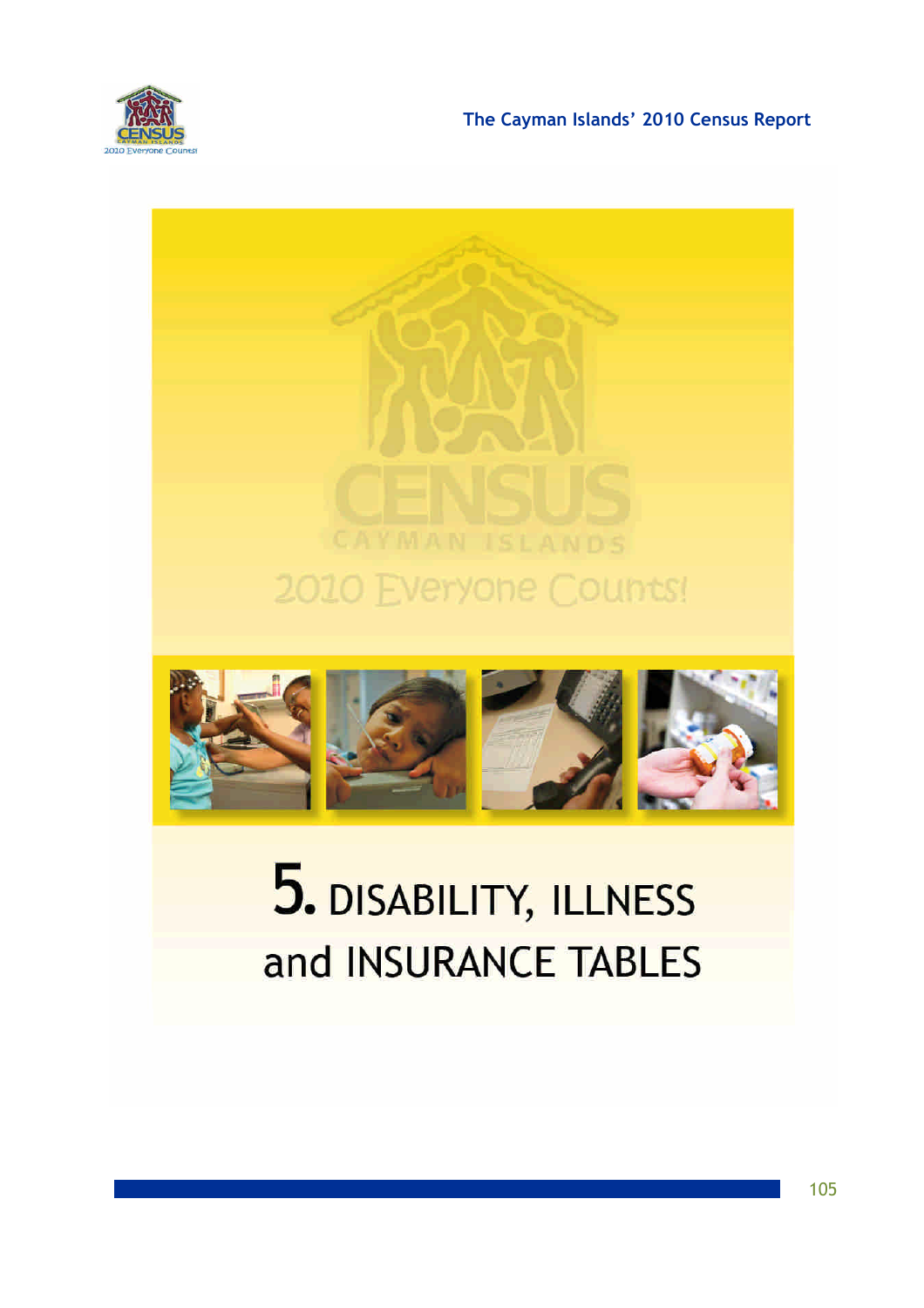

| Table 5.1.1: Incidence of Disabilities by Type of Disability, Sex and Status |        |              |        |              |           |        |        |               |                |  |
|------------------------------------------------------------------------------|--------|--------------|--------|--------------|-----------|--------|--------|---------------|----------------|--|
| Type of Disability                                                           |        | <b>Total</b> |        |              | Caymanian |        |        | Non-Caymanian |                |  |
|                                                                              | Total  | Male         | Female | <b>Total</b> | Male      | Female | Total  | Male          | Female         |  |
| <b>Total Incidence</b>                                                       | 2,993  | 1,396        | 1,597  | 2,515        | 1,165     | 1,350  | 478    | 231           | 247            |  |
| Sight                                                                        | 788    | 337          | 451    | 615          | 260       | 355    | 173    | 77            | 96             |  |
| <b>Hearing</b>                                                               | 268    | 128          | 140    | 243          | 117       | 126    | 25     | 11            | 14             |  |
| Speech                                                                       | 131    | 79           | 52     | 118          | 72        | 46     | 13     |               | 6 <sup>1</sup> |  |
| Upper limb (arm)                                                             | 191    | 92           | 99     | 175          | 82        | 93     | 16     | 10            | 6 <sup>1</sup> |  |
| Lower limb (leg)                                                             | 516    | 202          | 314    | 471          | 185       | 286    | 45     | 17            | 28             |  |
| Neck and spine                                                               | 239    | 96           | 143    | 215          | 89        | 126    | 24     |               | 17             |  |
| Learning disability                                                          | 223    | 150          | 73     | 190          | 127       | 63     | 33     | 23            | 10             |  |
| <b>Mental Illness</b>                                                        | 195    | 110          | 85     | 168          | 94        | 74     | 27     | 16            | 11             |  |
| <b>Other</b>                                                                 | 442    | 202          | 240    | 320          | 139       | 181    | 122    | 63            | 59             |  |
| None                                                                         | 51,039 | 25,286       | 25,753 | 28,110       | 13,554    | 14,556 | 22,929 | 11,732        | 11,197         |  |
| <b>DK/NS</b>                                                                 | 87     | 46           | 41     | 38           | 17        | 21     | 49     | 29            | <b>20</b>      |  |

| Table 5.1.2: Incidence of Disabilities by Type of Disability per 1000 Population, Sex and Status |        |        |        |        |           |        |        |               |        |  |
|--------------------------------------------------------------------------------------------------|--------|--------|--------|--------|-----------|--------|--------|---------------|--------|--|
| <b>Type of Disability</b>                                                                        |        | Total  |        |        | Caymanian |        |        | Non-Caymanian |        |  |
|                                                                                                  | Total  | Male   | Female | Total  | Male      | Female | Total  | Male          | Female |  |
|                                                                                                  |        |        |        |        |           |        |        |               |        |  |
| <b>Total Population</b>                                                                          | 53,834 | 26,623 | 27,211 | 30,313 | 14,588    | 15,725 | 23,521 | 12,035        | 11,486 |  |
| Sight                                                                                            | 14.6   | 12.7   | 16.6   | 20.3   | 17.8      | 22.6   | 7.4    | 6.4           | 8.4    |  |
| Hearing                                                                                          | 5.0    | 4.8    | 5.1    | 8.0    | 8.0       | 8.0    | 1.1    | 0.9           | 1.2    |  |
| Speech                                                                                           | 2.4    | 3.0    | 1.9    | 3.9    | 4.9       | 2.9    | 0.6    | 0.6           | 0.5    |  |
| Upper limb (arm)                                                                                 | 3.5    | 3.5    | 3.6    | 5.8    | 5.6       | 5.9    | 0.7    | 0.8           | 0.5    |  |
| Lower limb (leg)                                                                                 | 9.6    | 7.6    | 11.5   | 15.5   | 12.7      | 18.2   | 1.9    | 1.4           | 2.4    |  |
| Neck and spine                                                                                   | 4.4    | 3.6    | 5.3    | 7.1    | 6.1       | 8.0    | 1.0    | 0.6           | 1.5    |  |
| Learning disability                                                                              | 4.1    | 5.6    | 2.7    | 6.3    | 8.7       | 4.0    | 1.4    | 1.9           | 0.9    |  |
| <b>Mental Illness</b>                                                                            | 3.6    | 4.1    | 3.1    | 5.5    | 6.4       | 4.7    | 1.1    | 1.3           | 1.0    |  |
| Other                                                                                            | 8.2    | 7.6    | 8.8    | 10.6   | 9.5       | 11.5   | 5.2    | 5.2           | 5.1    |  |
| None                                                                                             | 948.1  | 949.8  | 946.4  | 927.3  | 929.1     | 925.7  | 974.8  | 974.8         | 974.8  |  |
| <b>DK/NS</b>                                                                                     | 1.6    | 1,7    | 1.5    | 1,3    | 1.2       | 1.3    | 2.1    | 2,4           | 1,7    |  |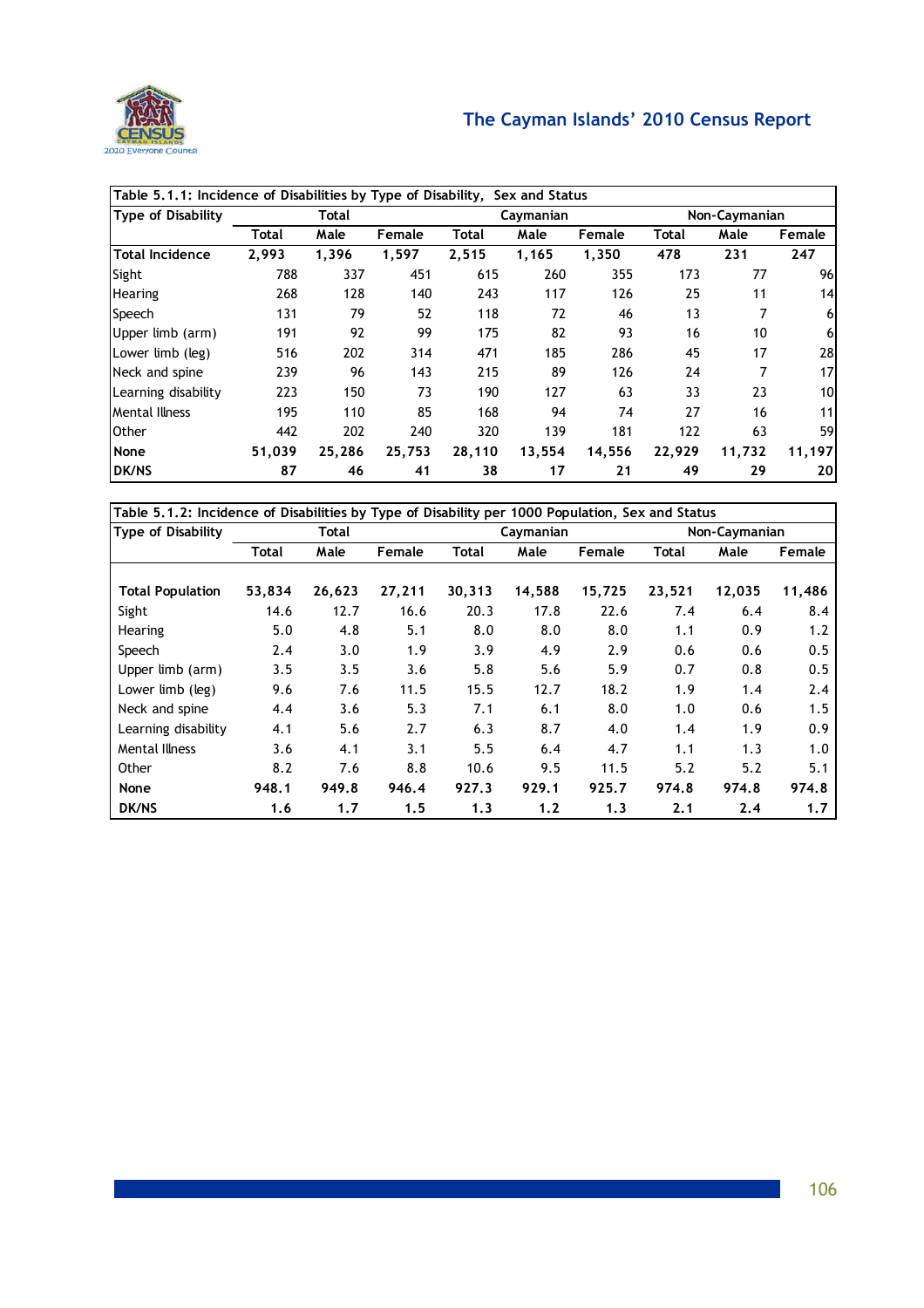

| Table 5.2: Incidence of Disabilities per 1000 Population by Type of |              |        |        |                            |        |  |  |  |  |
|---------------------------------------------------------------------|--------------|--------|--------|----------------------------|--------|--|--|--|--|
| Disability, District, Sex and Status, 2010                          |              |        |        |                            | Non-   |  |  |  |  |
| <b>Disability</b>                                                   | <b>Total</b> | Male   |        | Female Caymanian Caymanian |        |  |  |  |  |
|                                                                     |              |        |        |                            |        |  |  |  |  |
| <b>GEORGE TOWN</b>                                                  |              |        |        |                            |        |  |  |  |  |
| <b>Total Population</b>                                             | 27,384       | 13,894 | 13,490 | 12,256                     | 15,128 |  |  |  |  |
| Sight                                                               | 14.0         | 11.5   | 16.5   | 22.0                       | 7.5    |  |  |  |  |
| Hearing                                                             | 3.3          | 2.8    | 3.8    | 6.0                        | 1.1    |  |  |  |  |
| Speech                                                              | 1.7          | 2.0    | 1.4    | 3.3                        | 0.5    |  |  |  |  |
| Upper Limb (arm)                                                    | 2.3          | 2.7    | 1.9    | 4.7                        | 0.4    |  |  |  |  |
| Lower Limb (Legs)                                                   | 6.7          | 5.3    | 8.2    | 13.1                       | 1.5    |  |  |  |  |
| Neck and Spine                                                      | 3.1          | 2.7    | 3.5    | 5.9                        | 0.9    |  |  |  |  |
| Learning disability                                                 | 3.2          | 4.4    | 1.9    | 5.4                        | 1.4    |  |  |  |  |
| <b>Mental Illness</b>                                               | 2.3          | 2.4    | 2.1    | 3.9                        | 0.9    |  |  |  |  |
| <b>Other Illness</b>                                                | 6.7          | 6.4    | 7.0    | 9.0                        | 4.9    |  |  |  |  |
| None                                                                | 958.1        | 960.1  | 956.0  | 934.2                      | 977.4  |  |  |  |  |
| DK/NS                                                               | 1.3          | 1.2    | 1.4    | 1.0                        | 1.5    |  |  |  |  |
|                                                                     |              |        |        |                            |        |  |  |  |  |
| <b>WEST BAY</b>                                                     |              |        |        |                            |        |  |  |  |  |
| <b>Total Population</b>                                             | 11,125       | 5,445  | 5,680  | 7,037                      | 4,088  |  |  |  |  |
| Sight                                                               | 18.5         | 16.7   | 20.2   | 23.3                       | 10.3   |  |  |  |  |
| Hearing                                                             | 7.2          | 7.7    | 6.7    | 10.9                       | 0.7    |  |  |  |  |
| Speech                                                              | 3.6          | 5.1    | 2.1    | 5.3                        | 0.7    |  |  |  |  |
| Upper Limb (arm)                                                    | 5.8          | 5.0    | 6.7    | 8.4                        | 1.5    |  |  |  |  |
| Lower Limb (Legs)                                                   | 12.6         | 10.8   | 14.3   | 18.5                       | 2.4    |  |  |  |  |
| Neck and Spine                                                      | 6.6          | 5.0    | 8.1    | 9.2                        | 2.0    |  |  |  |  |
| Learning disability                                                 | 5.6          | 8.4    | 2.8    | 7.7                        | 2.0    |  |  |  |  |
| <b>Mental Illness</b>                                               | 5.9          | 7.5    | 4.4    | 9.1                        | 0.5    |  |  |  |  |
| Other Illness                                                       | 12.6         | 11.9   | 13.2   | 15.2                       | 8.1    |  |  |  |  |
| None                                                                | 928.9        | 928.2  | 929.6  | 908.2                      | 964.5  |  |  |  |  |
| DK/NS                                                               | 2.3          | 3.3    | 1.4    | 1.4                        | 3.9    |  |  |  |  |
|                                                                     |              |        |        |                            |        |  |  |  |  |
| <b>BODDEN TOWN</b>                                                  |              |        |        |                            |        |  |  |  |  |
| <b>Total Population</b>                                             | 10,256       | 4,829  | 5,427  | 7,426                      | 2,830  |  |  |  |  |
| Sight                                                               | 8.1          | 7.5    | 8.7    | 10.1                       | 2.8    |  |  |  |  |
| Hearing                                                             | 4.8          | 4.6    | 5.0    | 5.9                        | 1.8    |  |  |  |  |
| Speech                                                              | 2.2          | 2.7    | 1.8    | 3.0                        | 0.4    |  |  |  |  |
| Upper Limb (arm)                                                    | 3.2          | 3.9    | 2.6    | 3.9                        | 1.4    |  |  |  |  |
| Lower Limb (Legs)                                                   | 11.3         | 8.3    | 14.0   | 14.3                       | 3.5    |  |  |  |  |
| Neck and Spine                                                      | 5.2          | 4.3    | 5.9    | 6.9                        | 0.7    |  |  |  |  |
| Learning disability                                                 | 5.0          | 6.4    | 3.7    | 6.5                        | 1.1    |  |  |  |  |
| <b>Mental Illness</b>                                               | 3.8          | 3.9    | 3.7    | 4.4                        | 2.1    |  |  |  |  |
| Other Illness                                                       | 7.5          | 6.4    | 8.5    | 9.3                        | 2.8    |  |  |  |  |
| None                                                                | 952.8        | 953.8  | 951.9  | 943.2                      | 978.1  |  |  |  |  |
| DK/NS                                                               | 1.3          | 0.8    | 1.7    | 1.5                        | 0.7    |  |  |  |  |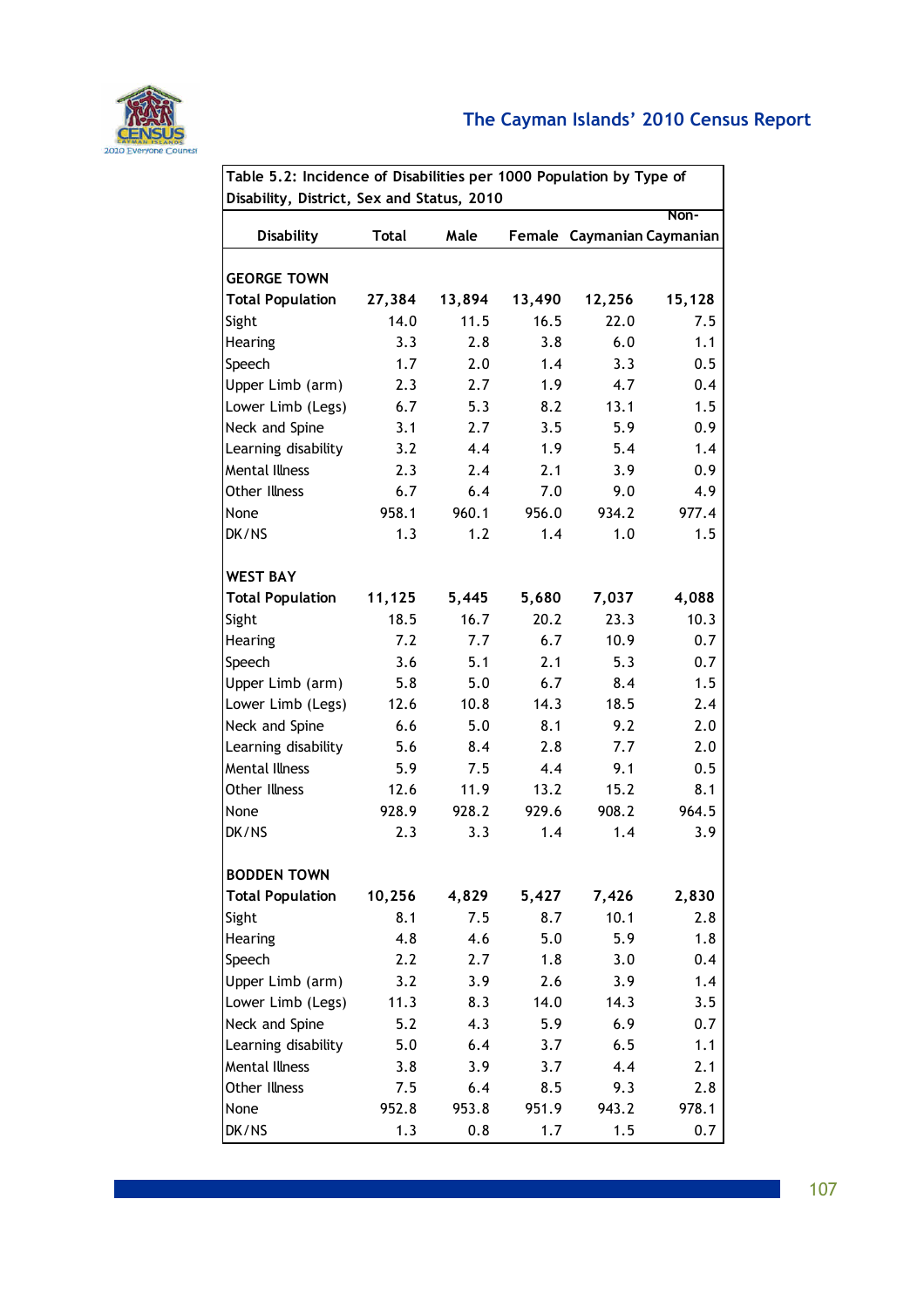

| Table 5.2: Incidence of Disabilities per 1000 Population by Type of |              |       |        |       |                          |  |  |  |  |
|---------------------------------------------------------------------|--------------|-------|--------|-------|--------------------------|--|--|--|--|
| Disability, District, Sex and Status, 2010 cont'd                   |              |       |        |       |                          |  |  |  |  |
|                                                                     |              |       |        |       | Non-                     |  |  |  |  |
| <b>Disability</b>                                                   | <b>Total</b> | Male  | Female |       | Caymanian Caymanian      |  |  |  |  |
|                                                                     |              |       |        |       |                          |  |  |  |  |
| <b>NORTH SIDE</b>                                                   |              |       |        |       |                          |  |  |  |  |
| <b>Total Population</b>                                             | 1,469        | 710   | 759    | 1,106 | 363                      |  |  |  |  |
| Sight                                                               | 19.7         | 19.7  | 19.8   | 24.4  | 5.5                      |  |  |  |  |
| Hearing                                                             | 6.8          | 4.2   | 9.2    | 8.1   | 2.8                      |  |  |  |  |
| Speech                                                              | 2.7          | 2.8   | 2.6    | 3.6   | $\overline{\phantom{a}}$ |  |  |  |  |
| Upper Limb (arm)                                                    | 4.1          | 2.8   | 5.3    | 5.4   | $\overline{\phantom{a}}$ |  |  |  |  |
| Lower Limb (Legs)                                                   | 13.6         | 11.3  | 15.8   | 17.2  | 2.8                      |  |  |  |  |
| Neck and Spine                                                      | 5.4          | 4.2   | 6.6    | 6.3   | 2.8                      |  |  |  |  |
| Learning disability                                                 | 5.4          | 8.5   | 2.6    | 7.2   | $\blacksquare$           |  |  |  |  |
| <b>Mental Illness</b>                                               | 6.1          | 7.0   | 5.3    | 6.3   | 5.5                      |  |  |  |  |
| Other Illness                                                       | 2.0          | 1.4   | 2.6    | 2.7   | $\blacksquare$           |  |  |  |  |
| None                                                                | 946.2        | 952.1 | 940.7  | 937.6 | 972.5                    |  |  |  |  |
| DK/NS                                                               | 0.7          |       | 1.3    |       | 2.8                      |  |  |  |  |
| <b>EAST END</b>                                                     |              |       |        |       |                          |  |  |  |  |
| <b>Total Population</b>                                             | 1,340        | 651   | 689    | 1,008 | 332                      |  |  |  |  |
| Sight                                                               | 22.4         | 21.5  | 23.2   | 25.8  | 12.0                     |  |  |  |  |
| Hearing                                                             | 14.2         | 20.0  | 8.7    | 18.8  | $\overline{\phantom{a}}$ |  |  |  |  |
| Speech                                                              | 3.7          | 4.6   | 2.9    | 5.0   | $\overline{\phantom{a}}$ |  |  |  |  |
| Upper Limb (arm)                                                    | 3.7          | 3.1   | 4.4    | 5.0   | $\overline{\phantom{a}}$ |  |  |  |  |
| Lower Limb (Legs)                                                   | 16.4         | 15.4  | 17.4   | 20.8  | 3.0                      |  |  |  |  |
| Neck and Spine                                                      | 5.2          | 4.6   | 5.8    | 6.9   | $\overline{a}$           |  |  |  |  |
| Learning disability                                                 | 3.0          | 3.1   | 2.9    | 4.0   | $\overline{\phantom{a}}$ |  |  |  |  |
| <b>Mental Illness</b>                                               | 6.0          | 7.7   | 4.4    | 6.9   | 3.0                      |  |  |  |  |
| Other Illness                                                       | 8.2          | 4.6   | 11.6   | 9.9   | 3.0                      |  |  |  |  |
| None                                                                | 909.0        | 903.2 | 914.4  | 893.8 | 954.8                    |  |  |  |  |
| DK/NS                                                               | 6.0          | 7.7   | 4.4    | 2.0   | 18.1                     |  |  |  |  |
|                                                                     |              |       |        |       |                          |  |  |  |  |
| <b>SISTER ISLANDS</b>                                               |              |       |        |       |                          |  |  |  |  |
| <b>Total Population</b>                                             | 2,260        | 1,094 | 1,166  | 1,480 | 780                      |  |  |  |  |
| Sight                                                               | 25.2         | 20.1  | 30.0   | 35.8  | 5.1                      |  |  |  |  |
| Hearing                                                             | 8.8          | 8.2   | 9.4    | 13.5  |                          |  |  |  |  |
| Speech                                                              | 5.3          | 4.6   | 6.0    | 6.8   | 2.6                      |  |  |  |  |
| Upper Limb (arm)                                                    | 8.4          | 4.6   | 12.0   | 12.8  |                          |  |  |  |  |
| Lower Limb (Legs)                                                   | 15.5         | 11.0  | 19.7   | 23.6  |                          |  |  |  |  |
| Neck and Spine                                                      | 5.8          | 3.7   | 7.7    | 8.8   |                          |  |  |  |  |
| Learning disability                                                 | 4.9          | 3.7   | 6.0    | 6.8   | 1.3                      |  |  |  |  |
| <b>Mental Illness</b>                                               | 4.9          | 5.5   | 4.3    | 6.1   | 2.6                      |  |  |  |  |
| Other Illness                                                       | 11.9         | 11.9  | 12.0   | 14.2  | 7.7                      |  |  |  |  |
| None                                                                | 924.3        | 934.2 | 915.1  | 896.6 | 976.9                    |  |  |  |  |
| DK/NS                                                               | 1.8          | 2.7   | 0.9    | 2.0   | 1.3                      |  |  |  |  |

108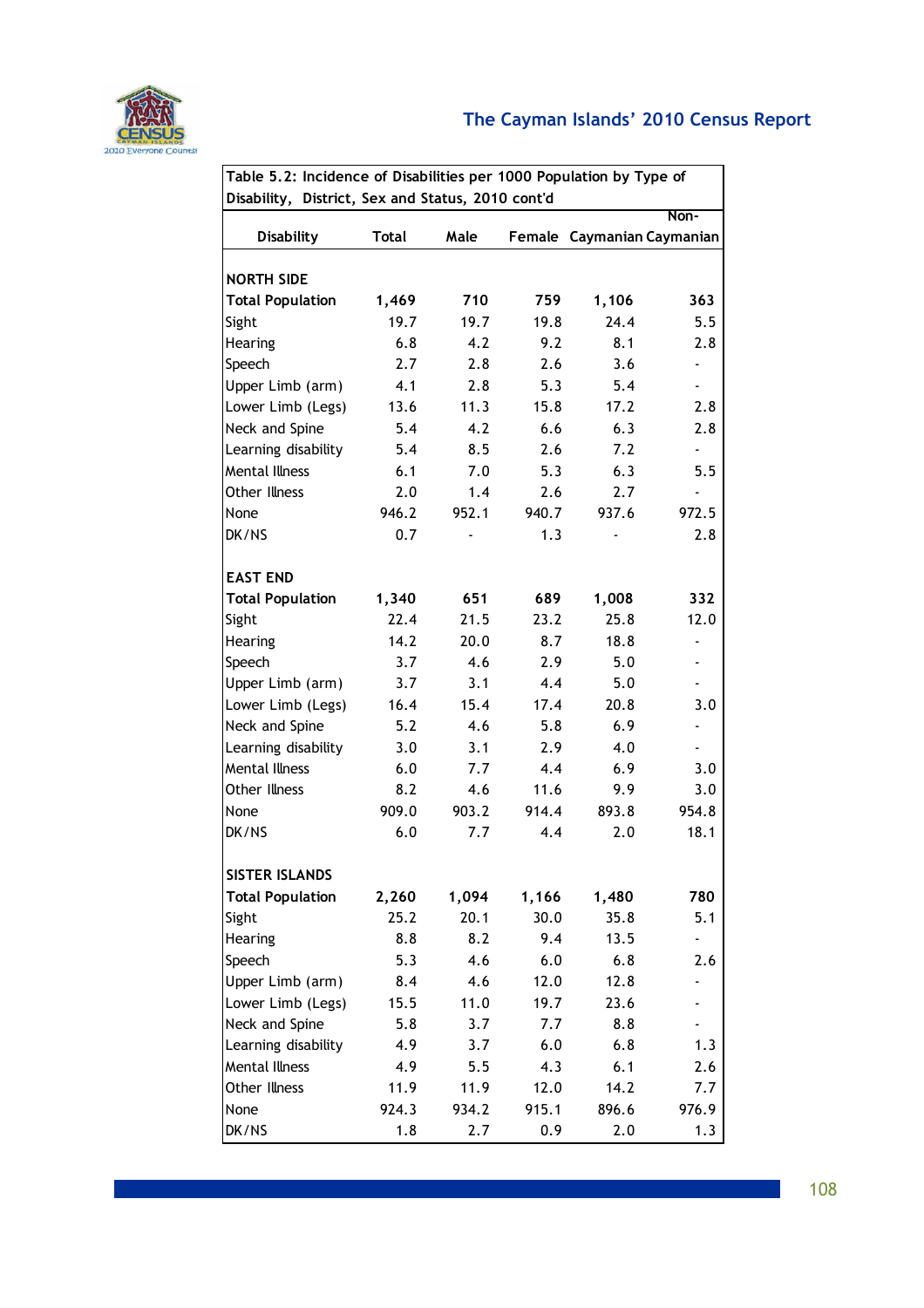

|                        | Table 5.3.1: Incidence of Illnesses by Type of Illness, Sex and Status |        |        |        |           |        |        |               |        |  |
|------------------------|------------------------------------------------------------------------|--------|--------|--------|-----------|--------|--------|---------------|--------|--|
|                        |                                                                        | Total  |        |        | Caymanian |        |        | Non-Caymanian |        |  |
| <b>Illness</b>         | Total                                                                  | Male   | Female | Total  | Male      | Female | Total  | Male          | Female |  |
|                        |                                                                        |        |        |        |           |        |        |               |        |  |
| Diabetes               | 2,315                                                                  | 1,016  | 1,299  | 1,854  | 815       | 1,039  | 461    | 201           | 260    |  |
| High Blood Pressure    | 4,794                                                                  | 1,903  | 2,891  | 3,622  | 1,440     | 2,190  | 1,172  | 463           | 701    |  |
| <b>Heart Condition</b> | 764                                                                    | 383    | 381    | 673    | 333       | 339    | 91     | 50            | 42     |  |
| Cancer                 | 425                                                                    | 155    | 270    | 331    | 119       | 216    | 94     | 36            | 54     |  |
| Asthma                 | 1,525                                                                  | 671    | 854    | 1,115  | 508       | 608    | 410    | 163           | 246    |  |
| <b>Other</b>           | 922                                                                    | 377    | 545    | 764    | 303       | 447    | 175    | 73            | 102    |  |
| None                   | 44,744                                                                 | 22,714 | 22,030 | 23,508 | 11,649    | 11,872 | 21,236 | 11,065        | 10,158 |  |

|                         | Table 5.3.2: Incidence of Illness by Type of Illness per 1000 Population, Sex and Status |        |        |        |           |        |              |               |        |  |
|-------------------------|------------------------------------------------------------------------------------------|--------|--------|--------|-----------|--------|--------------|---------------|--------|--|
|                         |                                                                                          | Total  |        |        | Caymanian |        |              | Non-Caymanian |        |  |
| <b>Illness</b>          | Total                                                                                    | Male   | Female | Total  | Male      | Female | <b>Total</b> | Male          | Female |  |
|                         |                                                                                          |        |        |        |           |        |              |               |        |  |
| <b>Total Population</b> | 53,834                                                                                   | 26,623 | 27,211 | 30,313 | 14,588    | 15,725 | 23,521       | 12,035        | 11,486 |  |
| <b>Diabetes</b>         | 43.0                                                                                     | 38.2   | 47.7   | 61.2   | 55.9      | 66.1   | 19.6         | 16.7          | 22.6   |  |
| High Blood Pressure     | 89.1                                                                                     | 71.5   | 106.2  | 119.5  | 98.7      | 139.3  | 49.8         | 38.5          | 61.0   |  |
| <b>Heart Condition</b>  | 14.2                                                                                     | 14.4   | 14.0   | 22.2   | 22.8      | 21.6   | 3.9          | 4.2           | 3.7    |  |
| Cancer                  | 7.9                                                                                      | 5.8    | 9.9    | 10.9   | 8.2       | 13.7   | 4.0          | 3.0           | 4.7    |  |
| Asthma                  | 28.3                                                                                     | 25.2   | 31.4   | 36.8   | 34.8      | 38.7   | 17.4         | 13.5          | 21.4   |  |
| Other                   | 17.1                                                                                     | 14.2   | 20.0   | 25.2   | 20.8      | 28.4   | 7.4          | 6.1           | 8.9    |  |
| None                    | 831.1                                                                                    | 853.2  | 809.6  | 775.5  | 798.5     | 755.0  | 902.9        | 919.4         | 884.4  |  |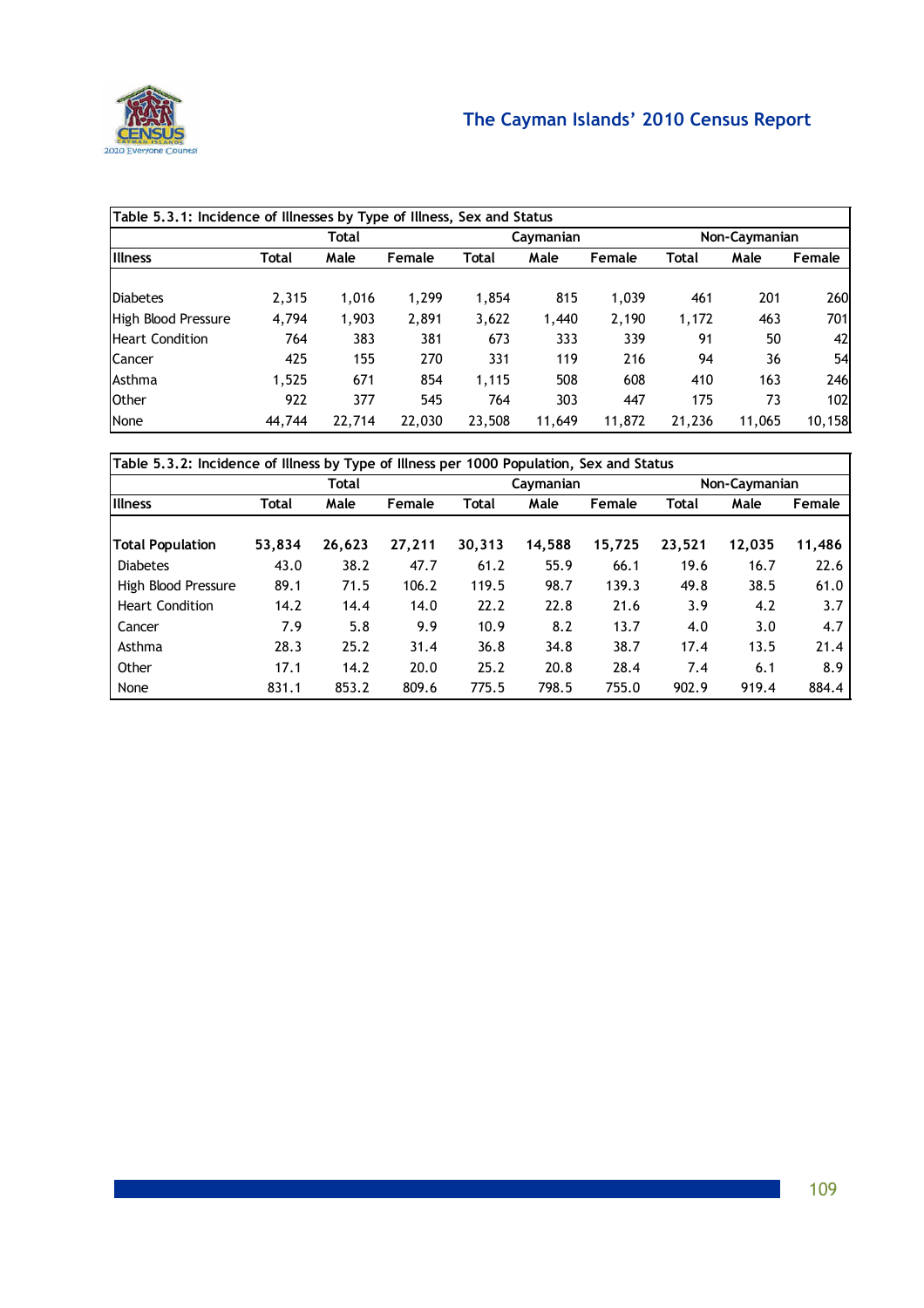

|                          | Table 5.4.1: Number of Persons with Diabetes and Hypertension by District, |      |        |       |                     |  |  |  |  |
|--------------------------|----------------------------------------------------------------------------|------|--------|-------|---------------------|--|--|--|--|
| Sex and Status, 2010     |                                                                            |      |        |       |                     |  |  |  |  |
|                          |                                                                            |      |        |       | Non-                |  |  |  |  |
| <b>District /Illness</b> | <b>Total</b>                                                               | Male | Female |       | Caymanian Caymanian |  |  |  |  |
|                          |                                                                            |      |        |       |                     |  |  |  |  |
| <b>GEORGE TOWN</b>       |                                                                            |      |        |       |                     |  |  |  |  |
| <b>Diabetes</b>          | 964                                                                        | 460  | 504    | 701   | 263                 |  |  |  |  |
| High Blood Pressure      | 2,060                                                                      | 836  | 1,224  | 1,388 | 672                 |  |  |  |  |
| <b>WEST BAY</b>          |                                                                            |      |        |       |                     |  |  |  |  |
| <b>Diabetes</b>          | 533                                                                        | 218  | 315    | 440   | 93                  |  |  |  |  |
| High Blood Pressure      | 1,042                                                                      | 411  | 631    | 822   | 220                 |  |  |  |  |
| <b>BODDEN TOWN</b>       |                                                                            |      |        |       |                     |  |  |  |  |
| <b>Diabetes</b>          | 482                                                                        | 202  | 280    | 417   | 65                  |  |  |  |  |
| High Blood Pressure      | 1,022                                                                      | 405  | 617    | 850   | 172                 |  |  |  |  |
| <b>NORTH SIDE</b>        |                                                                            |      |        |       |                     |  |  |  |  |
| <b>Diabetes</b>          | 91                                                                         | 41   | 50     | 79    | 12                  |  |  |  |  |
| High Blood Pressure      | 160                                                                        | 64   | 96     | 139   | 21                  |  |  |  |  |
| <b>EAST END</b>          |                                                                            |      |        |       |                     |  |  |  |  |
| <b>Diabetes</b>          | 90                                                                         | 41   | 49     | 79    | 11                  |  |  |  |  |
| High Blood Pressure      | 163                                                                        | 62   | 101    | 139   | 24                  |  |  |  |  |
| <b>SISTER ISLANDS</b>    |                                                                            |      |        |       |                     |  |  |  |  |
| <b>Diabetes</b>          | 155                                                                        | 54   | 101    | 138   | 17                  |  |  |  |  |
| High Blood Pressure      | 347                                                                        | 125  | 222    | 292   | 55                  |  |  |  |  |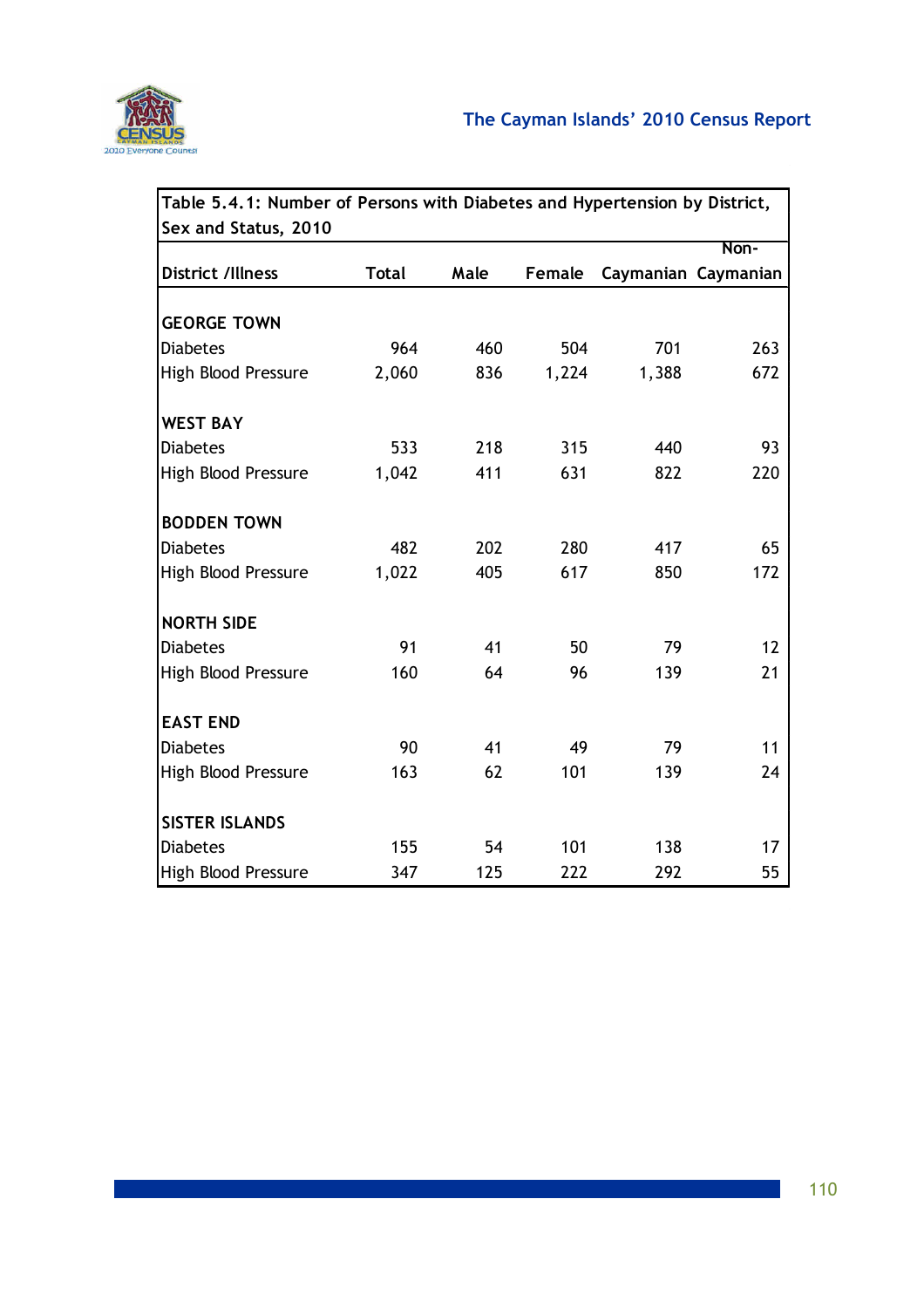

| Table 5.4.2: Persons with Diabetes and Hypertension by District, Sex and Status, 2010 |              |        |        |           |           |
|---------------------------------------------------------------------------------------|--------------|--------|--------|-----------|-----------|
| per 1000 population                                                                   |              |        |        |           |           |
| <b>District /Illness</b>                                                              |              |        |        |           | Non-      |
|                                                                                       | <b>Total</b> | Male   | Female | Caymanian | Caymanian |
|                                                                                       |              |        |        |           |           |
| <b>GEORGE TOWN</b>                                                                    |              |        |        |           |           |
| <b>Total Population</b>                                                               | 27,384       | 13,894 | 13,490 | 12,256    | 15,128    |
| <b>Diabetes</b>                                                                       | 35.2         | 33.1   | 37.4   | 57.2      | 17.4      |
| High Blood Pressure                                                                   | 75.2         | 60.2   | 90.7   | 113.3     | 44.4      |
| <b>WEST BAY</b>                                                                       |              |        |        |           |           |
| <b>Total Population</b>                                                               | 11,125       | 5,445  | 5,680  | 7,037     | 4,088     |
| <b>Diabetes</b>                                                                       | 47.9         | 40.0   | 55.5   | 62.5      | 22.7      |
| High Blood Pressure                                                                   | 93.7         | 75.5   | 111.1  | 116.8     | 53.8      |
| <b>BODDEN TOWN</b>                                                                    |              |        |        |           |           |
| <b>Total Population</b>                                                               | 10,256       | 4,829  | 5,427  | 7,426     | 2,830     |
| <b>Diabetes</b>                                                                       | 47.0         | 41.8   | 51.6   | 56.2      | 23.0      |
| High Blood Pressure                                                                   | 99.6         | 83.9   | 113.7  | 114.5     | 60.8      |
| <b>NORTH SIDE</b>                                                                     |              |        |        |           |           |
| <b>Total Population</b>                                                               | 1,469        | 710    | 759    | 1,106     | 363       |
| <b>Diabetes</b>                                                                       | 61.9         | 57.7   | 65.9   | 71.4      | 33.1      |
| High Blood Pressure                                                                   | 108.9        | 90.1   | 126.5  | 125.7     | 57.9      |
| <b>EAST END</b>                                                                       |              |        |        |           |           |
| <b>Total Population</b>                                                               | 1,340        | 651    | 689    | 1,008     | 332       |
| <b>Diabetes</b>                                                                       | 67.2         | 63.0   | 71.1   | 78.4      | 33.1      |
| High Blood Pressure                                                                   | 121.6        | 95.2   | 146.6  | 137.9     | 72.3      |
| <b>SISTER ISLANDS</b>                                                                 |              |        |        |           |           |
| <b>Total Population</b>                                                               | 2,260        | 1,094  | 1,166  | 1,480     | 780       |
| <b>Diabetes</b>                                                                       | 68.6         | 49.4   | 86.6   | 93.2      | 21.8      |
| High Blood Pressure                                                                   | 153.5        | 114.3  | 190.4  | 197.3     | 70.5      |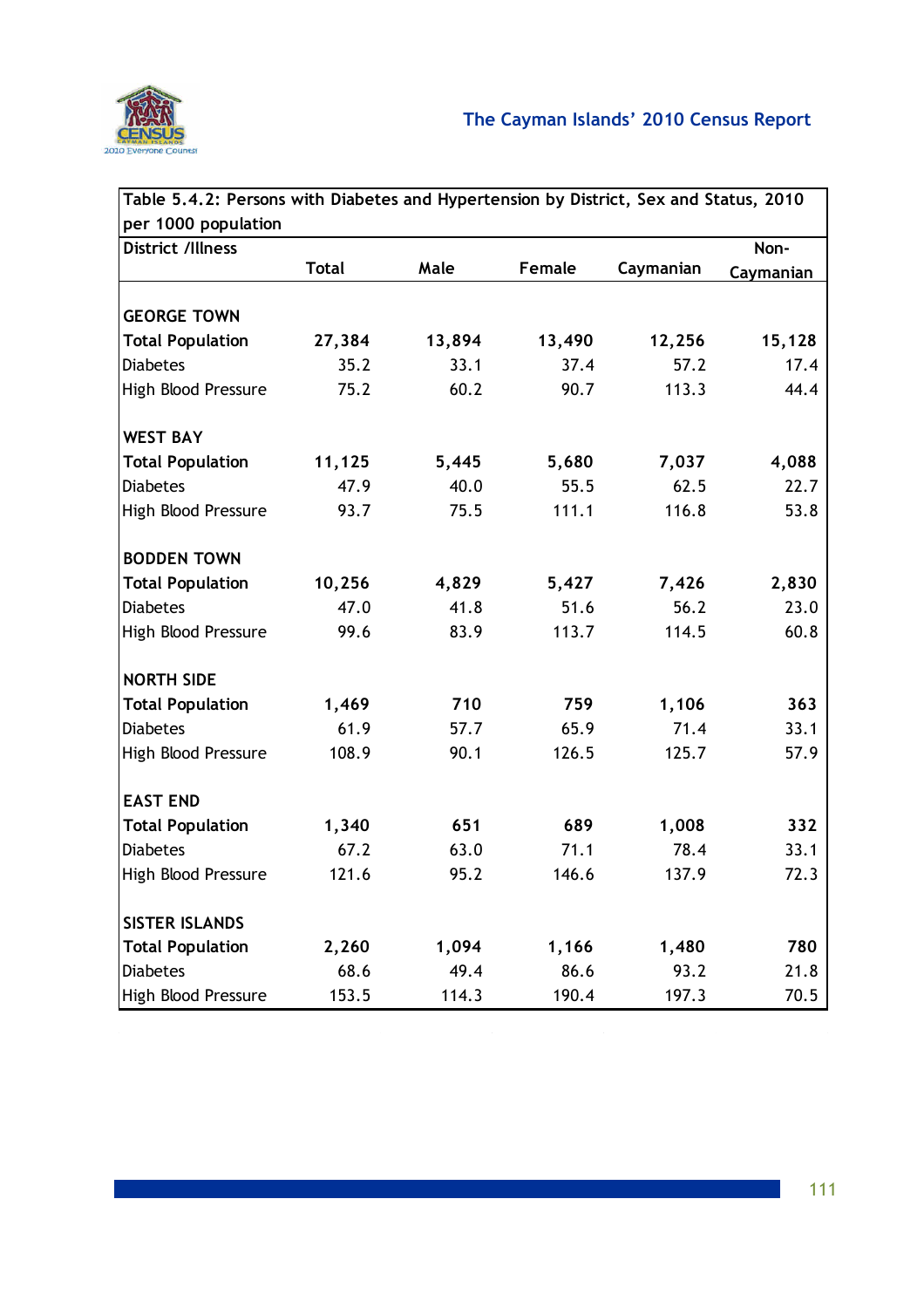

|                                     | Table 5.5.1: Total Population by Health Insurance, Sex and Status |        |        |        |        |        |        |        |        |  |
|-------------------------------------|-------------------------------------------------------------------|--------|--------|--------|--------|--------|--------|--------|--------|--|
| Total<br>Non-Caymanian<br>Caymanian |                                                                   |        |        |        |        |        |        |        |        |  |
| Type of Health Insurance            | <b>Total</b>                                                      | Male   | Female | Total  | Male   | Female | Total  | Male   | Female |  |
|                                     |                                                                   |        |        |        |        |        |        |        |        |  |
| Total                               | 53,834                                                            | 26,623 | 27,211 | 30,313 | 14,588 | 15,725 | 23,521 | 12,035 | 11,486 |  |
| <b>Private Provider</b>             | 32,812                                                            | 16,619 | 16,193 | 16,251 | 7,712  | 8,539  | 16,561 | 8,907  | 7,654  |  |
| Cayman Islands Government           | 11,527                                                            | 5,271  | 6,256  | 8,845  | 4,063  | 4,782  | 2,682  | 1,208  | 1,474  |  |
| <b>Other Provider</b>               | 2,373                                                             | 1,197  | 1,176  | 908    | 443    | 465    | 1,465  | 754    | 711    |  |
| Uninsurable                         | 121                                                               | 65     | 56     | 85     | 44     | 41     | 36     | 21     | 15     |  |
| None                                | 6,512                                                             | 3,226  | 3,286  | 3,977  | 2,202  | 1,775  | 2,535  | 1,024  | 1,511  |  |
| DK/NS                               | 489                                                               | 245    | 244    | 247    | 124    | 123    | 242    | 121    | 121    |  |

|                           | Table 5.5.2: Percent Health Insurance by Sex and Status |       |        |              |           |        |       |               |        |  |
|---------------------------|---------------------------------------------------------|-------|--------|--------------|-----------|--------|-------|---------------|--------|--|
|                           |                                                         | Total |        |              | Caymanian |        |       | Non-Caymanian |        |  |
| Type of Health Insurance  | <b>Total</b>                                            | Male  | Female | <b>Total</b> | Male      | Female | Total | Male          | Female |  |
| <b>Total</b>              | 100.0                                                   | 100.0 | 100.0  | 100.0        | 100.0     | 100.0  | 100.0 | 100.0         | 100.0  |  |
| <b>Private Provider</b>   | 61.0                                                    | 62.4  | 59.5   | 53.6         | 52.9      | 54.3   | 70.4  | 74.0          | 66.6   |  |
| Cayman Islands Government | 21.4                                                    | 19.8  | 23.0   | 29.2         | 27.9      | 30.4   | 11.4  | 10.0          | 12.8   |  |
| <b>Other Provider</b>     | 4.4                                                     | 4.5   | 4.3    | 3.0          | 3.0       | 3.0    | 6.2   | 6.3           | 6.2    |  |
| Uninsurable               | 0.2                                                     | 0.2   | 0.2    | 0.3          | 0.3       | 0.3    | 0.2   | 0.2           | 0.1    |  |
| None                      | 12.1                                                    | 12.1  | 12.1   | 13.1         | 15.1      | 11.3   | 10.8  | 8.5           | 13.2   |  |
| DK/NS                     | 0.9                                                     | 0.9   | 0.9    | 0.8          | 0.9       | 0.8    | 1.0   | 1.0           | 1.1    |  |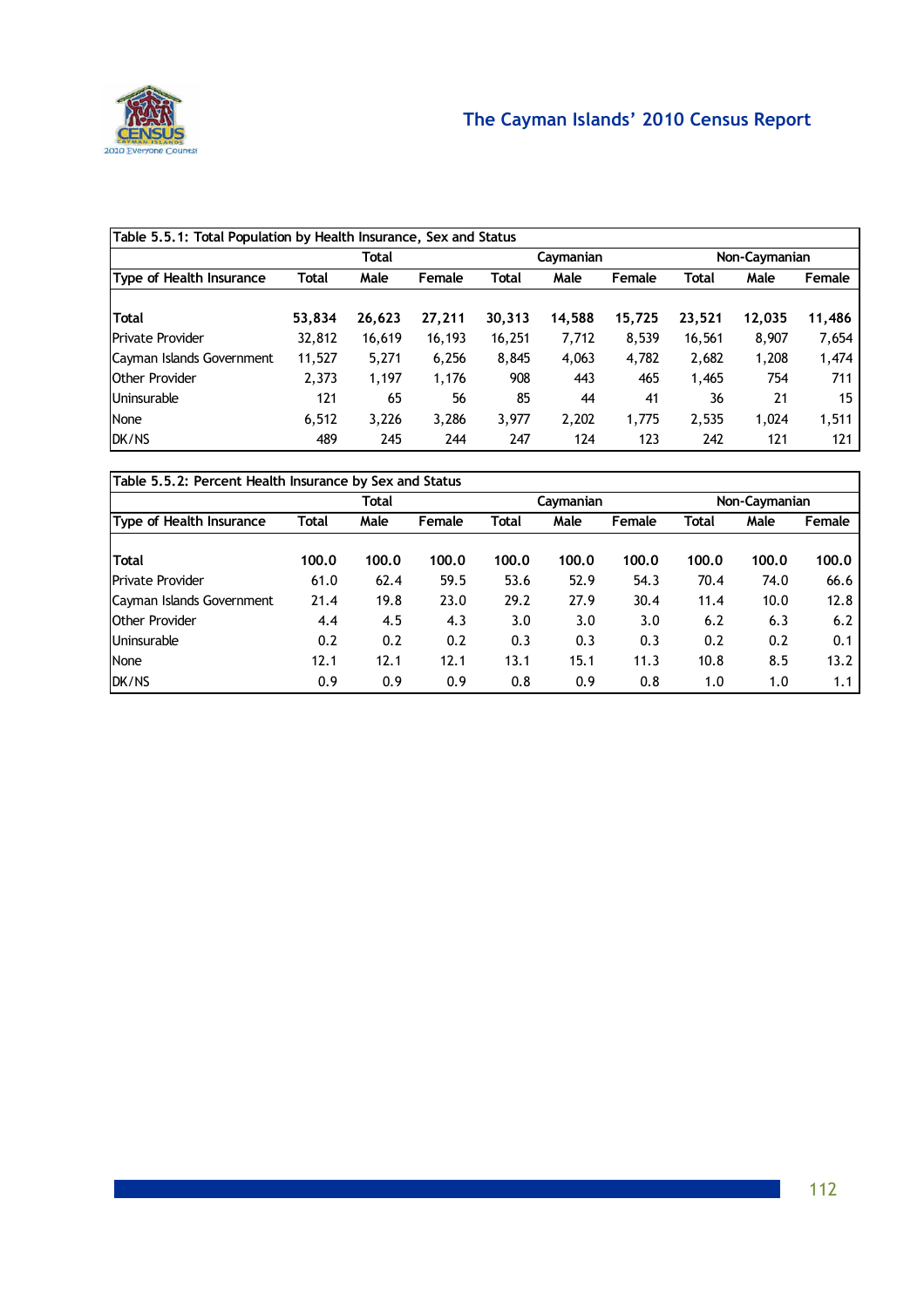

| Table 5.6.1: Total Population by Type of Health Insurance, Sex and Status, 2010 |              |        |        |           |           |  |  |  |
|---------------------------------------------------------------------------------|--------------|--------|--------|-----------|-----------|--|--|--|
|                                                                                 |              |        |        |           | Non-      |  |  |  |
| <b>Type of Health Insurance</b>                                                 | <b>Total</b> | Male   | Female | Caymanian | Caymanian |  |  |  |
|                                                                                 |              |        |        |           |           |  |  |  |
| <b>GEORGE TOWN</b>                                                              |              |        |        |           |           |  |  |  |
| <b>Total Population</b>                                                         | 27,384       | 13,895 | 13,489 | 12,256    | 15,128    |  |  |  |
| Private Provider                                                                | 18,018       | 9,387  | 8,631  | 6,980     | 11,038    |  |  |  |
| Cayman Islands Government                                                       | 4,622        | 2,136  | 2,486  | 3,044     | 1,578     |  |  |  |
| <b>Other Provider</b>                                                           | 1,660        | 855    | 805    | 566       | 1,094     |  |  |  |
| Uninsurable                                                                     | 63           | 37     | 26     | 41        | 22        |  |  |  |
| No                                                                              | 2,748        | 1,337  | 1,411  | 1,511     | 1,237     |  |  |  |
| DK/NS                                                                           | 273          | 143    | 130    | 114       | 159       |  |  |  |
| <b>WEST BAY</b>                                                                 |              |        |        |           |           |  |  |  |
| <b>Total Population</b>                                                         | 11,125       | 5,445  | 5,680  | 7,037     | 4,088     |  |  |  |
| Private Provider                                                                | 6,826        | 3,382  | 3,444  | 3,847     | 2,979     |  |  |  |
| Cayman Islands Government                                                       | 2,136        | 963    | 1,173  | 1,824     | 312       |  |  |  |
| Other Provider                                                                  | 354          | 173    | 181    | 126       | 228       |  |  |  |
| Uninsurable                                                                     | 18           | 8      | 10     | 13        | 5         |  |  |  |
| No                                                                              | 1,701        | 879    | 822    | 1,174     | 527       |  |  |  |
| DK/NS                                                                           | 90           | 40     | 50     | 53        | 37        |  |  |  |
| <b>BODDEN TOWN</b>                                                              |              |        |        |           |           |  |  |  |
| <b>Total Population</b>                                                         | 10,256       | 4,829  | 5,427  | 7,426     | 2,830     |  |  |  |
| Private Provider                                                                | 5,873        | 2,787  | 3,086  | 4,148     | 1,725     |  |  |  |
| Cayman Islands Government                                                       | 2,913        | 1,329  | 1,584  | 2,368     | 545       |  |  |  |
| Other Provider                                                                  | 177          | 77     | 100    | 117       | 60        |  |  |  |
| Uninsurable                                                                     | 24           | 12     | 12     | 18        | 6         |  |  |  |
| No                                                                              | 1,190        | 587    | 603    | 723       | 467       |  |  |  |
| DK/NS                                                                           | 79           | 37     | 42     | 52        | 27        |  |  |  |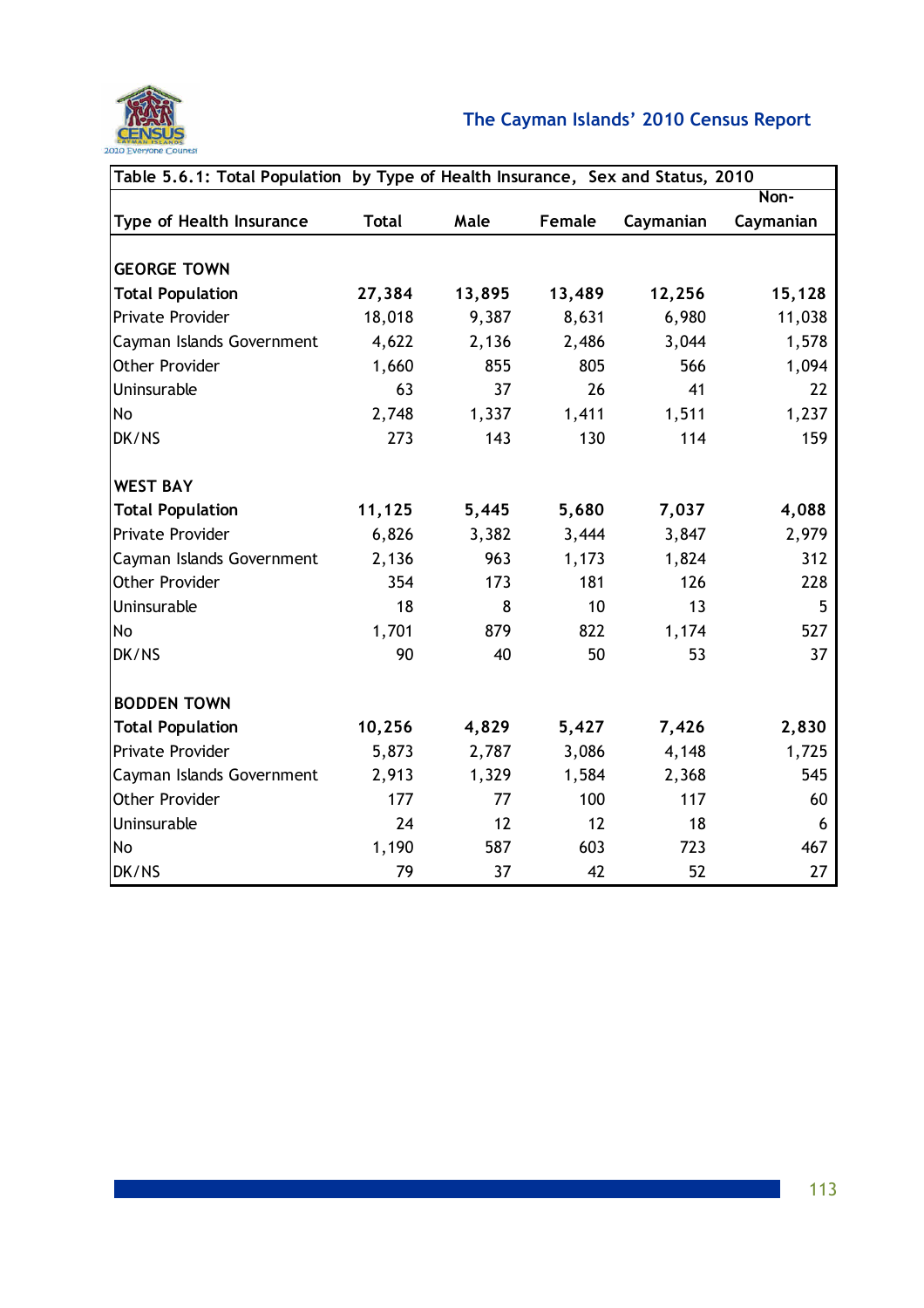

| Table 5.6.1: Total Population by Type of Health Insurance, Sex and Status, 2010, cont'd |                |                |                         |                |                |
|-----------------------------------------------------------------------------------------|----------------|----------------|-------------------------|----------------|----------------|
|                                                                                         |                |                |                         |                | Non-           |
| Type of Health Insurance                                                                | <b>Total</b>   | Male           | <b>Female</b>           | Caymanian      | Caymanian      |
|                                                                                         |                |                |                         |                |                |
| <b>NORTH SIDE</b>                                                                       |                |                |                         |                |                |
| <b>Total Population</b>                                                                 | 1,469          | 710            | 759                     | 1,106          | 363            |
| <b>Private Provider</b>                                                                 | 699            | 335            | 364                     | 485            | 214            |
| Cayman Islands Government                                                               | 457            | 208            | 249                     | 407            | 50             |
| <b>Other Provider</b>                                                                   | 46             | 25             | 21                      | 26             | 20             |
| Uninsurable                                                                             | 5              | $\overline{3}$ | $\overline{2}$          | 5              |                |
| No                                                                                      | 255            | 134            | 121                     | 179            | 76             |
| DK/NS                                                                                   | $\overline{7}$ | 5              | $\overline{2}$          | $\overline{4}$ | 3              |
| <b>EAST END</b>                                                                         |                |                |                         |                |                |
| <b>Total Population</b>                                                                 | 1,340          | 651            | 689                     | 1,008          | 332            |
| Private Provider                                                                        | 536            | 283            | 253                     | 362            | 174            |
| Cayman Islands Government                                                               | 404            | 174            | 230                     | 373            | 31             |
| Other Provider                                                                          | 74             | 42             | 32                      | 36             | 38             |
| Uninsurable                                                                             | 8              | $\overline{4}$ | $\overline{\mathbf{4}}$ | $\overline{7}$ | 1              |
| No                                                                                      | 292            | 134            | 158                     | 213            | 79             |
| DK/NS                                                                                   | 26             | 14             | 12                      | 17             | 9              |
|                                                                                         |                |                |                         |                |                |
| <b>SISTER ISLANDS</b>                                                                   |                |                |                         |                |                |
| <b>Total Population</b>                                                                 | 2,260          | 1,093          | 1,167                   | 1,480          | 780            |
| Private Provider                                                                        | 860            | 445            | 415                     | 429            | 431            |
| Cayman Islands Government                                                               | 995            | 461            | 534                     | 829            | 166            |
| Other Provider                                                                          | 62             | 25             | 37                      | 37             | 25             |
| Uninsurable                                                                             | 3              | 1              | $\overline{2}$          | 1              | $\overline{2}$ |
| No                                                                                      | 326            | 155            | 171                     | 177            | 149            |
| DK/NS                                                                                   | 14             | 6              | 8                       | $\overline{7}$ | $\overline{7}$ |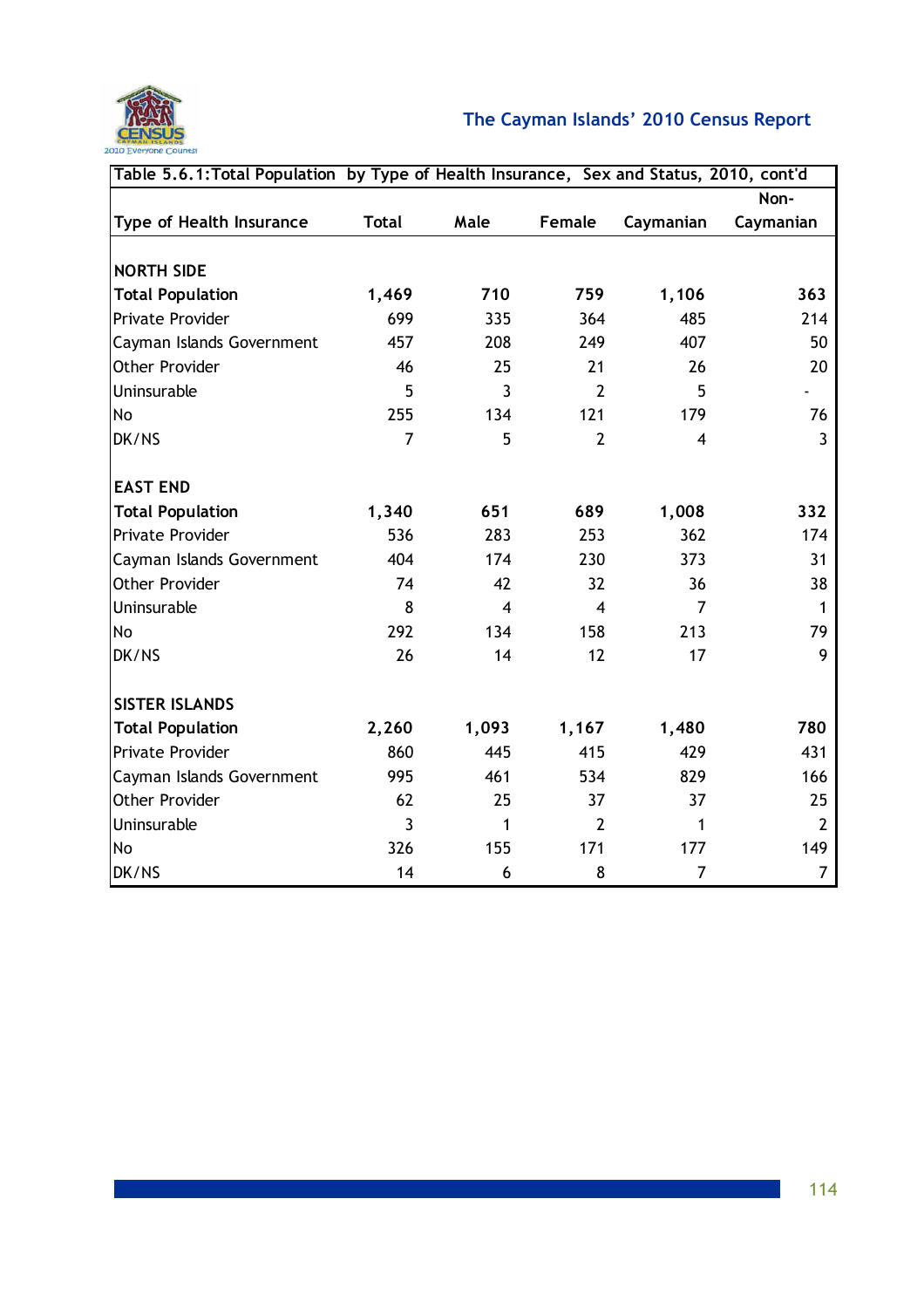

|       |                                                                                                                          |                                                                                                                 |                                                                                                                         | Non-                                                                                                                                                                                                                    |
|-------|--------------------------------------------------------------------------------------------------------------------------|-----------------------------------------------------------------------------------------------------------------|-------------------------------------------------------------------------------------------------------------------------|-------------------------------------------------------------------------------------------------------------------------------------------------------------------------------------------------------------------------|
|       |                                                                                                                          |                                                                                                                 |                                                                                                                         |                                                                                                                                                                                                                         |
|       |                                                                                                                          |                                                                                                                 |                                                                                                                         |                                                                                                                                                                                                                         |
|       |                                                                                                                          |                                                                                                                 |                                                                                                                         | 100.0                                                                                                                                                                                                                   |
|       |                                                                                                                          |                                                                                                                 |                                                                                                                         | 73.0                                                                                                                                                                                                                    |
|       |                                                                                                                          |                                                                                                                 |                                                                                                                         |                                                                                                                                                                                                                         |
|       |                                                                                                                          |                                                                                                                 |                                                                                                                         | 10.4                                                                                                                                                                                                                    |
|       |                                                                                                                          |                                                                                                                 |                                                                                                                         | 7.2                                                                                                                                                                                                                     |
|       |                                                                                                                          |                                                                                                                 |                                                                                                                         | 0.1                                                                                                                                                                                                                     |
|       |                                                                                                                          |                                                                                                                 |                                                                                                                         | 8.2                                                                                                                                                                                                                     |
|       |                                                                                                                          |                                                                                                                 |                                                                                                                         | 1.1                                                                                                                                                                                                                     |
|       |                                                                                                                          |                                                                                                                 |                                                                                                                         |                                                                                                                                                                                                                         |
| 100.0 | 100.0                                                                                                                    | 100.0                                                                                                           | 100.0                                                                                                                   | 100.0                                                                                                                                                                                                                   |
| 61.4  | 62.1                                                                                                                     | 60.6                                                                                                            | 54.7                                                                                                                    | 72.9                                                                                                                                                                                                                    |
| 19.2  | 17.7                                                                                                                     |                                                                                                                 | 25.9                                                                                                                    | 7.6                                                                                                                                                                                                                     |
| 3.2   | 3.2                                                                                                                      |                                                                                                                 | 1.8                                                                                                                     | 5.6                                                                                                                                                                                                                     |
| 0.2   | 0.1                                                                                                                      | 0.2                                                                                                             | 0.2                                                                                                                     | 0.1                                                                                                                                                                                                                     |
| 15.3  | 16.1                                                                                                                     | 14.5                                                                                                            | 16.7                                                                                                                    | 12.9                                                                                                                                                                                                                    |
| 0.8   | 0.7                                                                                                                      | 0.9                                                                                                             | 0.8                                                                                                                     | 0.9                                                                                                                                                                                                                     |
|       |                                                                                                                          |                                                                                                                 |                                                                                                                         |                                                                                                                                                                                                                         |
|       |                                                                                                                          |                                                                                                                 |                                                                                                                         | 100.0                                                                                                                                                                                                                   |
|       |                                                                                                                          |                                                                                                                 |                                                                                                                         | 61.0                                                                                                                                                                                                                    |
|       |                                                                                                                          |                                                                                                                 |                                                                                                                         | 19.3                                                                                                                                                                                                                    |
|       |                                                                                                                          |                                                                                                                 |                                                                                                                         | 2.1                                                                                                                                                                                                                     |
|       |                                                                                                                          |                                                                                                                 |                                                                                                                         | 0.2                                                                                                                                                                                                                     |
|       |                                                                                                                          |                                                                                                                 |                                                                                                                         | 16.5                                                                                                                                                                                                                    |
|       |                                                                                                                          |                                                                                                                 |                                                                                                                         | 1.0                                                                                                                                                                                                                     |
|       | <b>Total</b><br>100.0<br>65.8<br>16.9<br>6.1<br>0.2<br>10.0<br>1.0<br>100.0<br>57.3<br>28.4<br>1.7<br>0.2<br>11.6<br>0.8 | Male<br>100.0<br>67.6<br>15.4<br>6.2<br>0.3<br>9.6<br>1.0<br>100.0<br>57.7<br>27.5<br>1.6<br>0.2<br>12.2<br>0.8 | 100.0<br>64.0<br>18.4<br>6.0<br>0.2<br>10.5<br>1.0<br>20.7<br>3.2<br>100.0<br>56.9<br>29.2<br>1.8<br>0.2<br>11.1<br>0.8 | Table 5.6.2: Percent Population by Type of Health Insurance, District, Sex and<br>Female Caymanian Caymanian<br>100.0<br>57.0<br>24.8<br>4.6<br>0.3<br>12.3<br>0.9<br>100.0<br>55.9<br>31.9<br>1.6<br>0.2<br>9.7<br>0.7 |